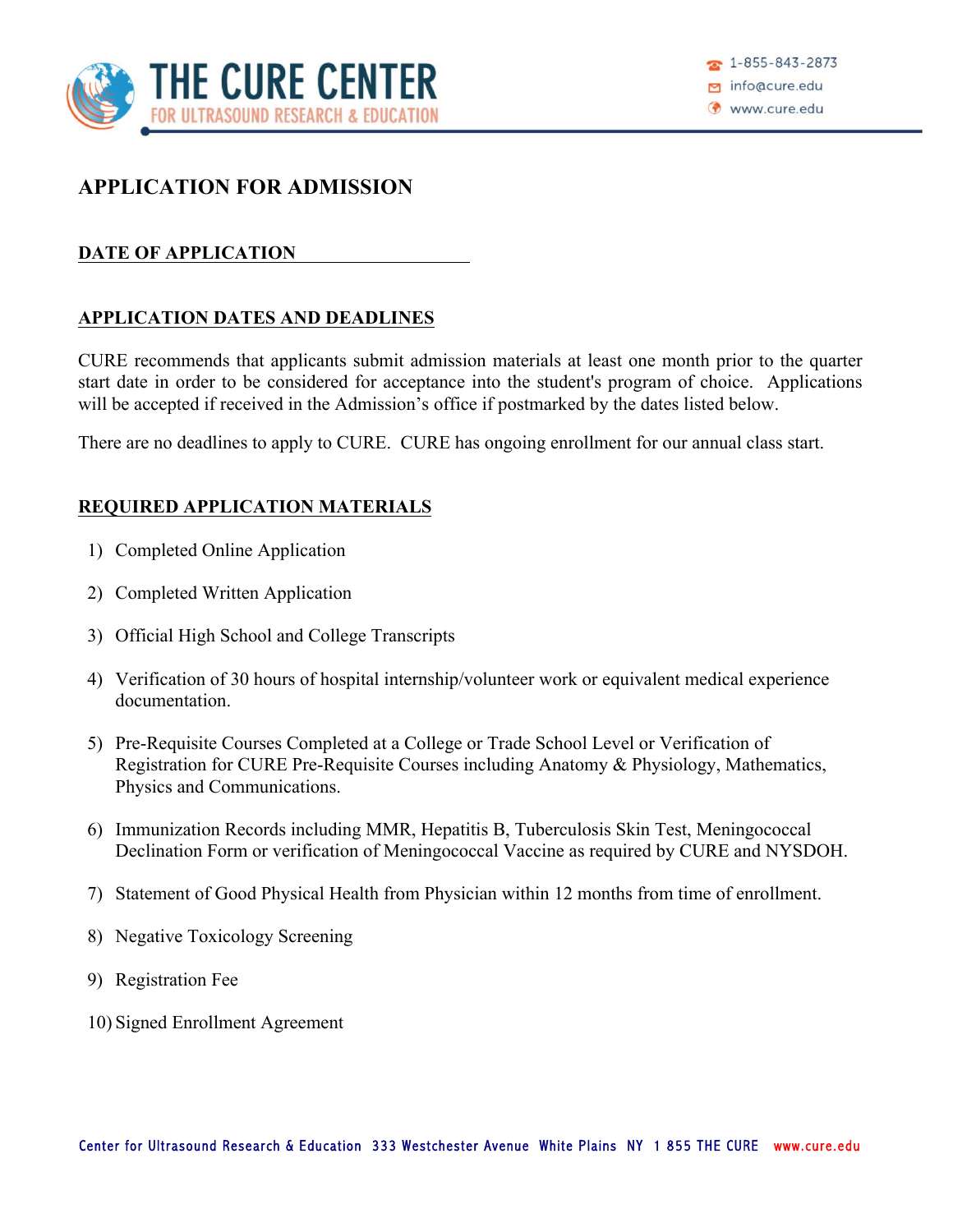#### **APPLICANT INFORMATION**

| <b>Social Security Number</b>                                                                                                                                                                                                                                                                              |                        | Date of Birth |
|------------------------------------------------------------------------------------------------------------------------------------------------------------------------------------------------------------------------------------------------------------------------------------------------------------|------------------------|---------------|
| <b>Full Name</b>                                                                                                                                                                                                                                                                                           |                        |               |
| Last                                                                                                                                                                                                                                                                                                       | First                  | <b>Middle</b> |
| <b>Former Name(s)</b>                                                                                                                                                                                                                                                                                      |                        |               |
| <b>Address</b>                                                                                                                                                                                                                                                                                             |                        |               |
| <b>Street and Number</b>                                                                                                                                                                                                                                                                                   |                        | Apt. No.      |
| City                                                                                                                                                                                                                                                                                                       | <b>State</b>           | Zip           |
| <b>Daytime Phone</b><br><u> 1990 - Johann Barbara, martin a</u>                                                                                                                                                                                                                                            | <b>Alternate Phone</b> |               |
| E-mail address                                                                                                                                                                                                                                                                                             |                        |               |
| <b>REQUIRED PRE-REQUISITES</b><br>Please check the courses you have completed at a college-level with a grade of "C" or better.<br>□ Anatomy and Physiology<br>$\Box$ Algebra, Statistics or Higher Math<br>$\Box$ English Composition, Speech or Communications<br>$\Box$ General Physics<br>$\Box$ Other |                        |               |
| <b>EDUCATION</b><br>Please check the education you have achieved.<br>$\Box$ MD, PhD<br>□ Master's Degree<br>□ Bachelor's Degree<br>$\square$ Associate's Degree<br>□ High School Graduate<br>$\Box$ GED                                                                                                    |                        |               |
| School Name and Address:                                                                                                                                                                                                                                                                                   |                        |               |
| Year of Graduation:                                                                                                                                                                                                                                                                                        |                        |               |
| Please list all education, including any previous sonography coursework.                                                                                                                                                                                                                                   |                        |               |

(*Please be sure to include official transcripts with the application in an envelope sealed by the indicated College or University.)*

| Institution | <b>Dates Attended</b> | Degree(s) Awarded |
|-------------|-----------------------|-------------------|
| Institution | <b>Dates Attended</b> | Degree(s) Awarded |
| Institution | <b>Dates Attended</b> | Degree(s) Awarded |

*If additional space is needed, please attach a separate sheet of paper.* 

Center for Ultrasound Research & Education 333 Westchester Avenue White Plains NY 1 855 THE CURE www.cure.edu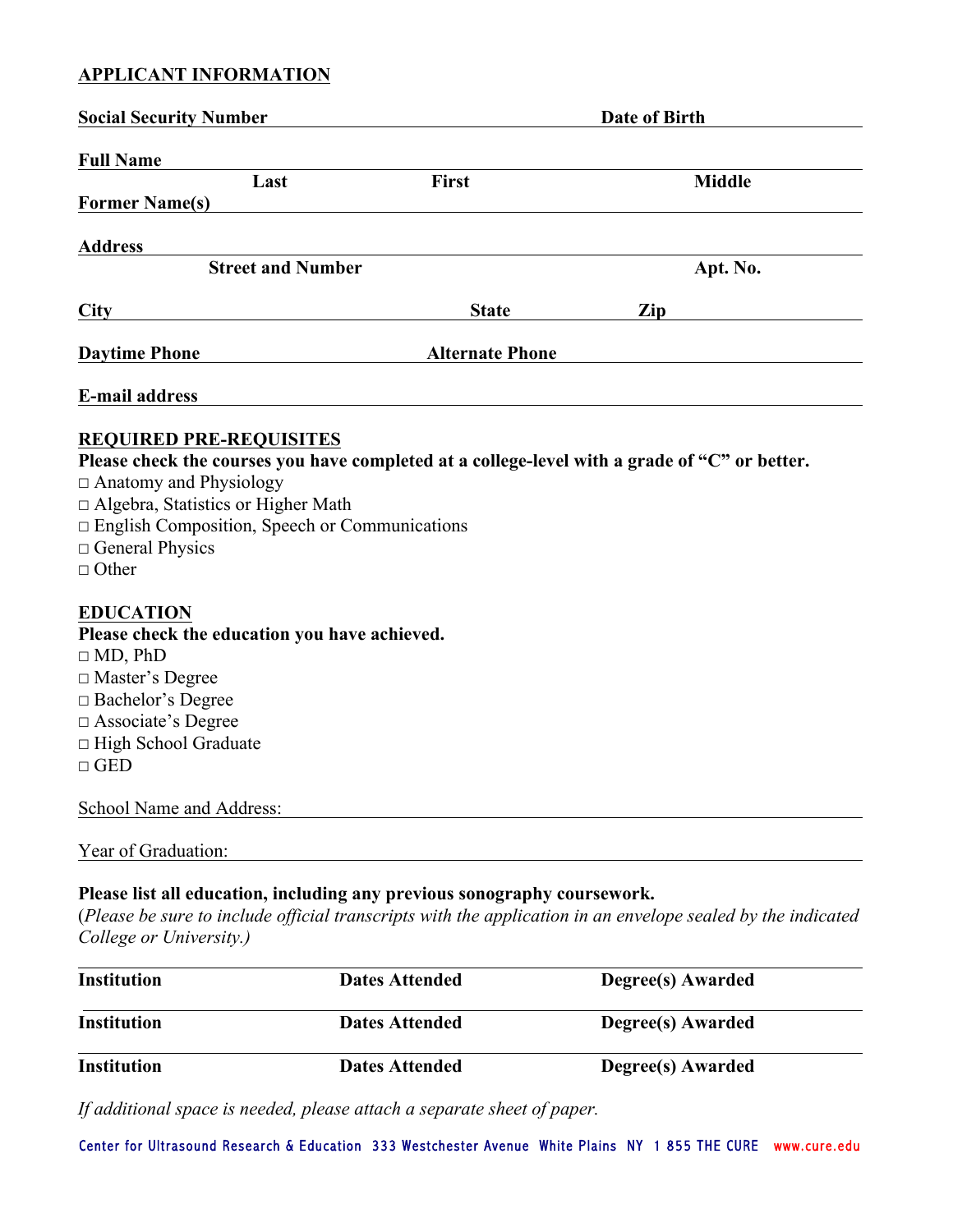#### **WORK EXPERIENCE**

| Please list all employers and job responsibilities for the past 10 years.                      |
|------------------------------------------------------------------------------------------------|
| (A personal resume may be submitted as a substitute for this section of the application form.) |

| <b>Job Title</b>                | <b>Dates of Employment</b>                                                                  |
|---------------------------------|---------------------------------------------------------------------------------------------|
| <b>Employer</b>                 |                                                                                             |
| <b>Primary Responsibilities</b> |                                                                                             |
| <b>Job Title</b>                | <b>Dates of Employment</b>                                                                  |
| <b>Employer</b>                 |                                                                                             |
| <b>Primary Responsibilities</b> |                                                                                             |
| <b>Job Title</b>                | <b>Dates of Employment</b>                                                                  |
| <b>Employer</b>                 |                                                                                             |
| <b>Primary Responsibilities</b> |                                                                                             |
|                                 | If additional space is needed, please attach a separate sheet of paper or resume.           |
| PROFESSIONAL LICENSE            | Professional Licensure(s)/Credential(s) (A copy of most current card(s) must be submitted): |
| <b>License</b>                  | <b>Credential Identification Number</b>                                                     |
| License                         | <b>Credential Identification Number</b>                                                     |

**HONORS/AWARDS** 

*Please list any honors/awards you have received.* 

#### **EXTRACURRICULAR ACTIVITIES**

*Please list any extracurricular activities you are or have been involved in.* 

#### **ADDITIONAL INFORMATION**

*Please provide any additional information you feel is pertinent to this application.*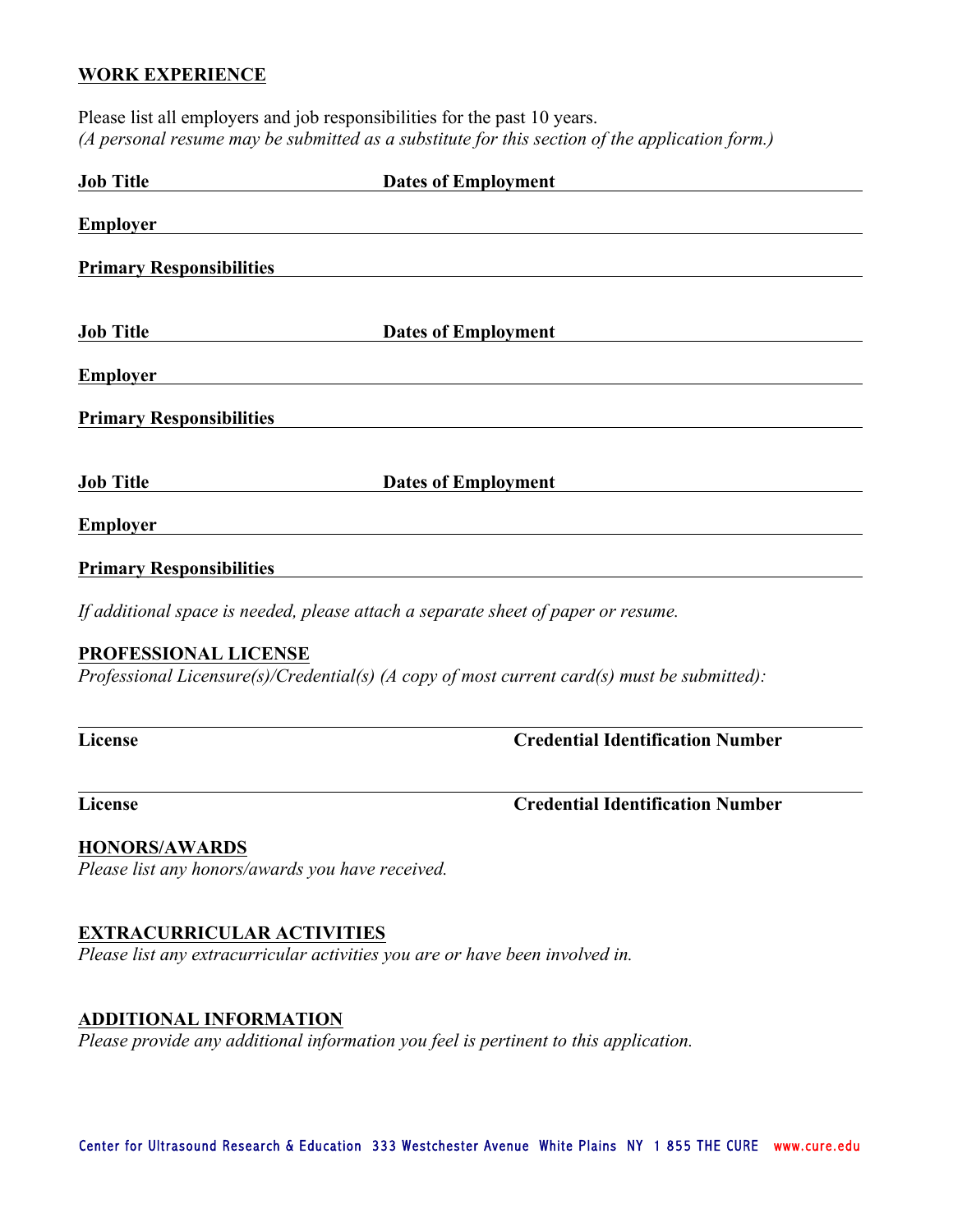#### **REFERENCES**

It is recommended that each applicant provide three (3) references. Two (2) references should be from educational and/or work experiences. The third may be anyone, other than a family member, who has known the applicant for at least one year.

*If you do not have the required references, this will not exclude you from the Application Process. You will, however, be required to meet with CURE representatives for an Admissions interview.* 

References must use the standard form provided with the application. Personally written letters of reference will be accepted in addition to, but not as a substitute for the standard forms. The forms must be mailed along with the application to the Program Director in envelopes sealed by the reference. Please list all individuals who will be used as references for your admission into the program.

| <b>Name</b> | Relationship to applicant Length of relationship |  |
|-------------|--------------------------------------------------|--|
| <b>Name</b> | Relationship to applicant Length of relationship |  |
| <b>Name</b> | Relationship to applicant Length of relationship |  |

#### **ADDITIONAL INFORMATION**

| Do you have a medical condition requiring special attention or medication? $\Box$ Yes $\Box$ No |  |
|-------------------------------------------------------------------------------------------------|--|
| If yes, please explain.                                                                         |  |

Have you ever been arrested or convicted of a felony? ☐ **Yes** ☐ **No** If yes, please provide detailed in the space provided.

Are you a US citizen? ☐ **Yes** ☐ **No**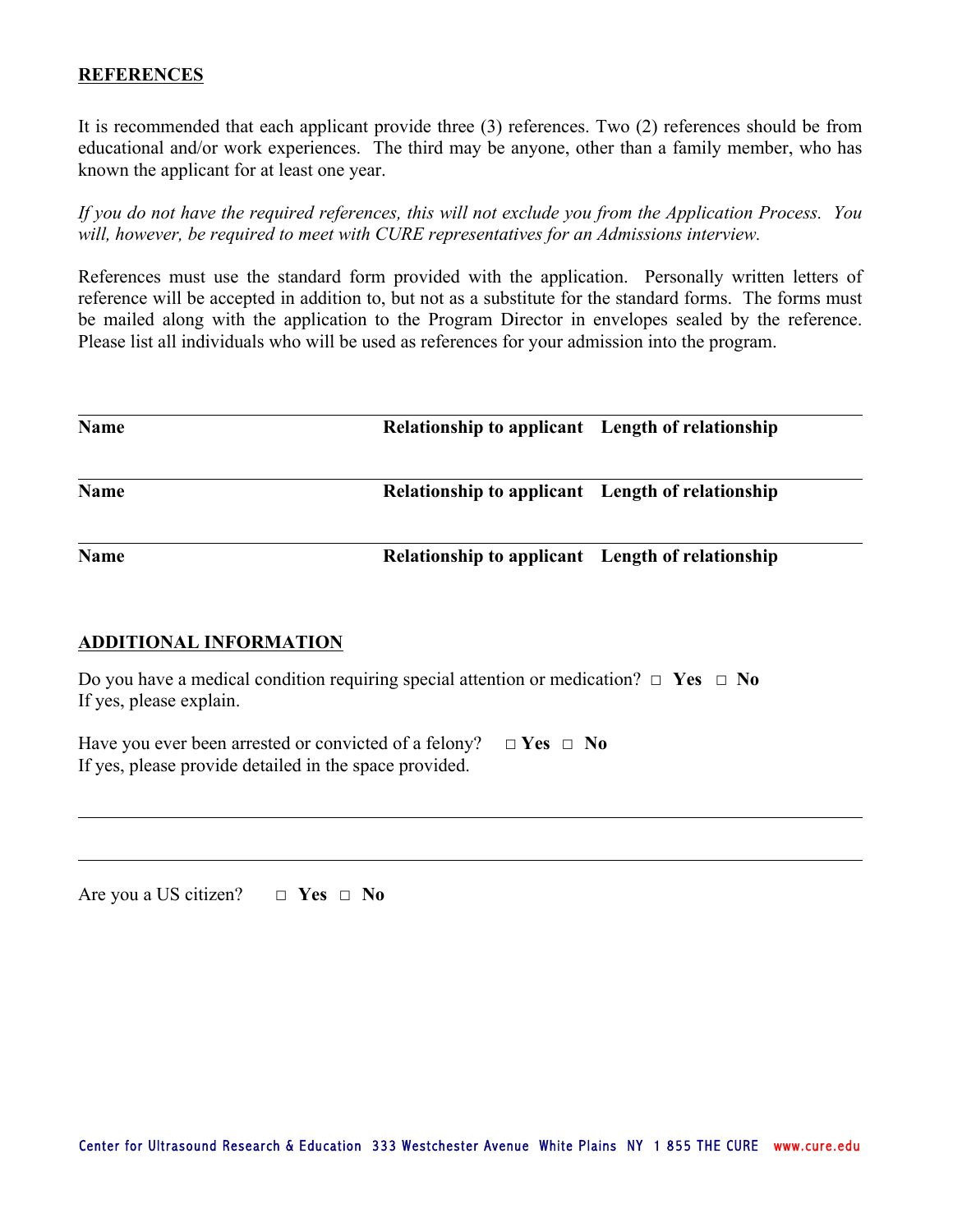#### **SIGNATURE**

☐ *I acknowledge that all transcripts or transcript translations and references have been submitted securely in sealed envelopes provided by the appropriate institution or individual.*

☐ *I understand that all documents will be retained permanently by the school regardless of my admission status.*

☐ *I understand that any falsified or inaccurate representation of my background will result in disqualification of my eligibility for admission.*

☐ *I certify that the above information is complete and accurate. I am aware that this information will be verified.*

☐ *To the best of my knowledge, I will meet all minimum requirements, including physical requirements, prior to the start of class.*

**Student Signature Date**

*In compliance with federal law, including the provisions of Title IX of the Education Amendment of 1972, Sections 503 and 504 of the Rehabilitation Act of 1973, and the Americans with Disabilities Act of 1990, CURE, Center for Ultrasound Research & Education does not discriminate on the basis of race, sex, religion, color, national or ethnic origin, age, disability, and sexual orientation consistent with CURE nondiscriminatory policy.* 

#### **CHECKLIST**

My application submission includes the following documentation:

\_\_\_\_\_ Application forms

\_\_\_\_\_ Verification of medical experience or equivalent

\_\_\_\_\_ Official transcripts for all post-secondary coursework in sealed envelope(s)

Immunization medical records/forms and statement of good health signed by a medical doctor.

#### **MAIL APPLICATION TO**

Center for Ultrasound Research & Education Attention: Admissions Westchester Avenue, Suite 101W White Plains, NY 10604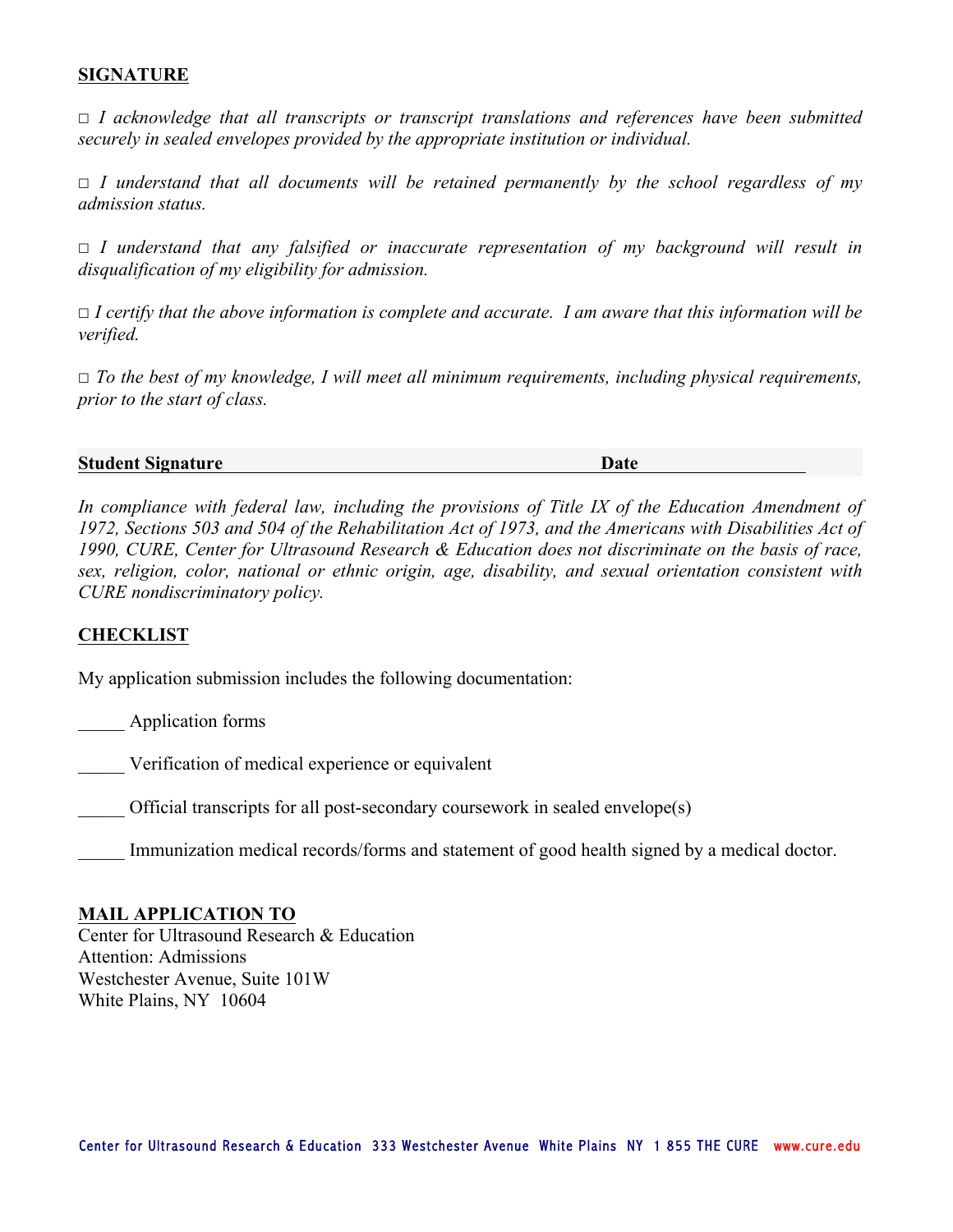

# **MANDATORY IMMUNIZATION FORM**

| Last Name:                                                                                                                                  | First Name:                      | Middle:                                                                                         |  |
|---------------------------------------------------------------------------------------------------------------------------------------------|----------------------------------|-------------------------------------------------------------------------------------------------|--|
| City/State/Zip:                                                                                                                             |                                  |                                                                                                 |  |
| Date of Birth:                                                                                                                              | Social Security #:               |                                                                                                 |  |
| Phone:                                                                                                                                      | Gender: (Circle One) Male Female |                                                                                                 |  |
| Physician of History of Having Disease, OR Proof of Honorable Discharge from Military.                                                      |                                  | MMR COMBO (Measles, Mumps, Rubella) Two Doses OR One Dose and Positive Titer, OR Statement from |  |
| Note: Proof of Attendance in US School since 1980 is Valid For 1 Dose.                                                                      |                                  |                                                                                                 |  |
| 1) $/$ $/$ $(date)$                                                                                                                         | Given at                         |                                                                                                 |  |
| 2) $/$ $/$ $(date)$                                                                                                                         | Given at                         | Enter location name, city and state                                                             |  |
| <b>HEPATITIS B VACCINE: Three doses.</b>                                                                                                    |                                  | Enter location name, city and state                                                             |  |
|                                                                                                                                             |                                  |                                                                                                 |  |
|                                                                                                                                             | Given at                         |                                                                                                 |  |
|                                                                                                                                             | Given at                         | Enter location name, city and state                                                             |  |
|                                                                                                                                             |                                  | Enter location name, city and state                                                             |  |
| $3)$ / / (date)                                                                                                                             | Given at                         | Enter location name, city and state                                                             |  |
| <b>TUBERCULIN SKIN TEST</b>                                                                                                                 |                                  |                                                                                                 |  |
| This test is to certify that the above-named individual is free of active tuberculosis.<br>This is based on A TUBERCULIN SKIN TEST GIVEN ON |                                  | indicating<br>mm.                                                                               |  |
| <b>Signature M.D. or Nurse</b>                                                                                                              | <b>Printed Name</b>              | <b>Date</b>                                                                                     |  |
| In the event of allergic reaction to TB skin test or a positive skin test result, a chest x-ray or medical doctor's                         |                                  |                                                                                                 |  |
| evaluation is required to rule out active tuberculosis.                                                                                     |                                  |                                                                                                 |  |
| Date of Chest X-Ray/Physician Assessment:                                                                                                   |                                  |                                                                                                 |  |
| <b>Findings:</b>                                                                                                                            |                                  |                                                                                                 |  |
|                                                                                                                                             |                                  |                                                                                                 |  |
| <b>Signature M.D. or Nurse</b>                                                                                                              | <b>Printed Name</b>              | <b>Date</b>                                                                                     |  |
| <b>STATEMENT OF GOOD HEALTH</b>                                                                                                             |                                  |                                                                                                 |  |
| I hereby certify that                                                                                                                       |                                  | is in good health based on my assessment today.                                                 |  |
|                                                                                                                                             |                                  |                                                                                                 |  |
| <b>Signature M.D. or Nurse</b>                                                                                                              | <b>Printed Name</b>              | <b>Date</b>                                                                                     |  |
| Address                                                                                                                                     |                                  | Phone Number                                                                                    |  |
| City                                                                                                                                        | <b>State</b>                     | Zip                                                                                             |  |

Center for Ultrasound Research & Education 333 Westchester Avenue White Plains NY 1 855 THE CURE www.cure.edu